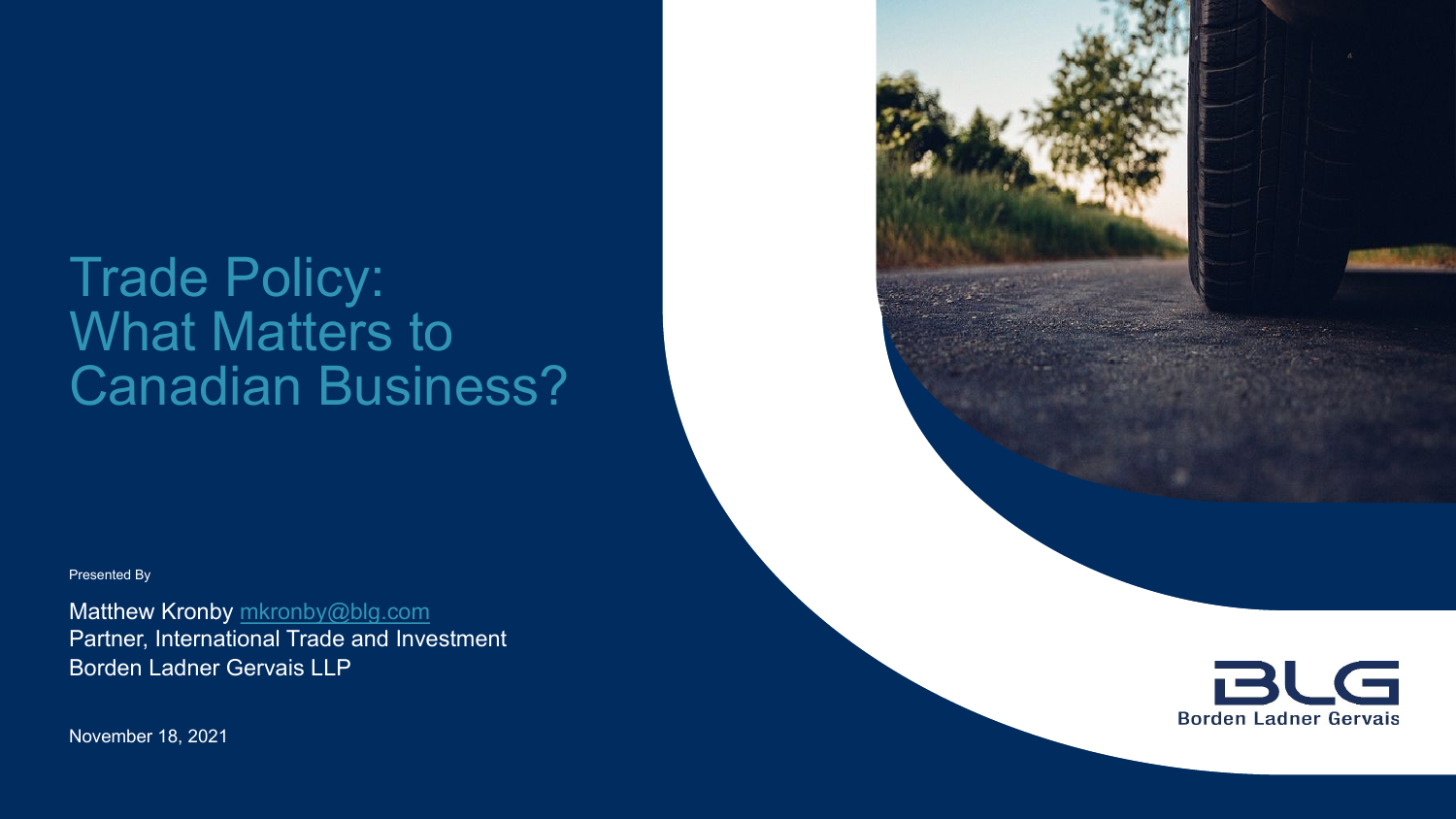#### **Some Context**

- $\circ$  Canadian two-way trade:  $\sim$  \$1.5 trillion
	- Mostly without issues
- o Trade agreements: limited low-hanging fruit remains
	- Eg. North American MFN Tariff Rates:





#### **Agriculture**



#### **Non-Agriculture**

#### **BLG**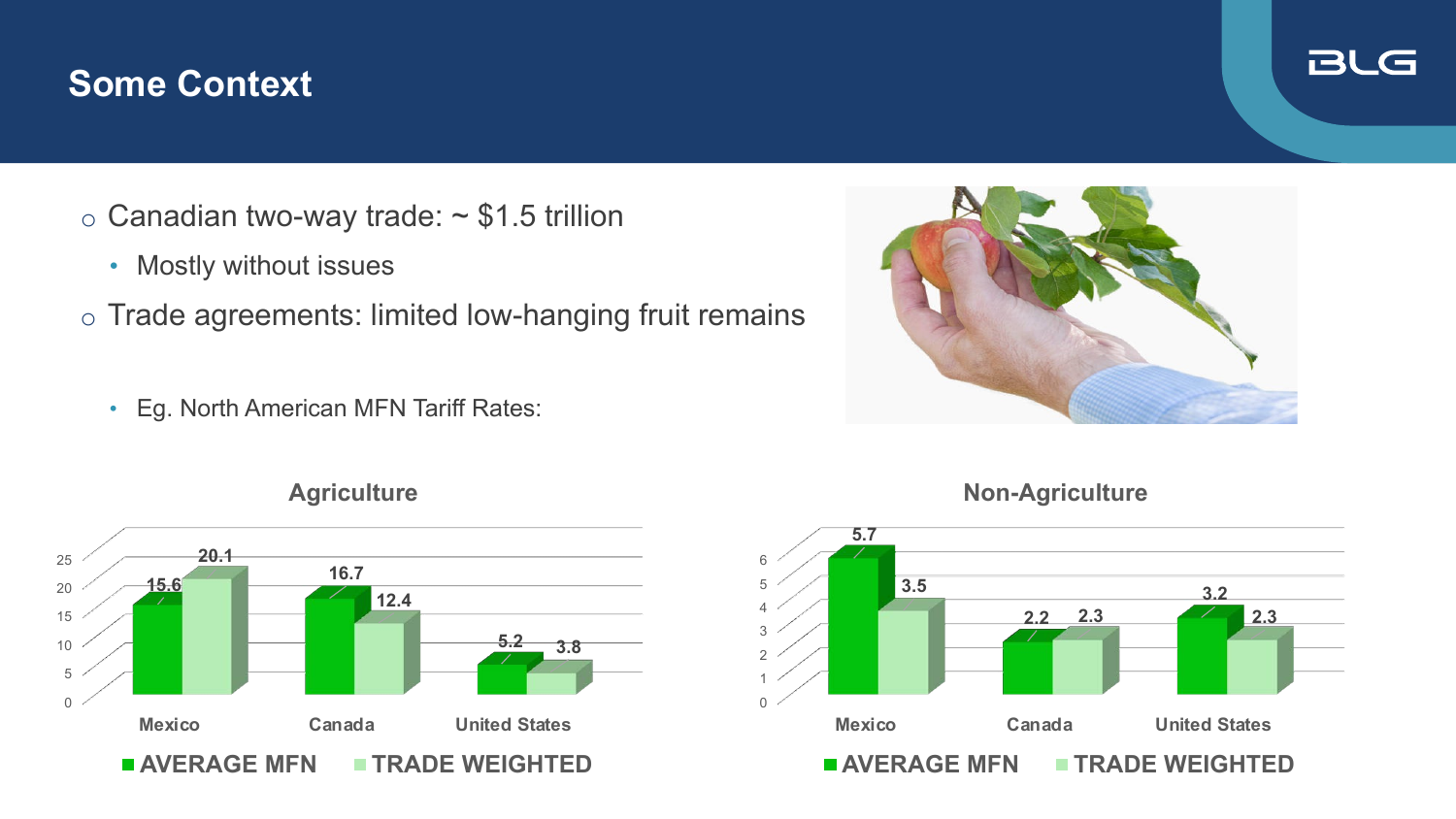#### **What Businesses Want**

#### **BLG**

- **Rules and regulations that are:**
	- *Easy to understand*
	- *Easy to comply with*
	- *Consistently applied*
- Especially important for SMEs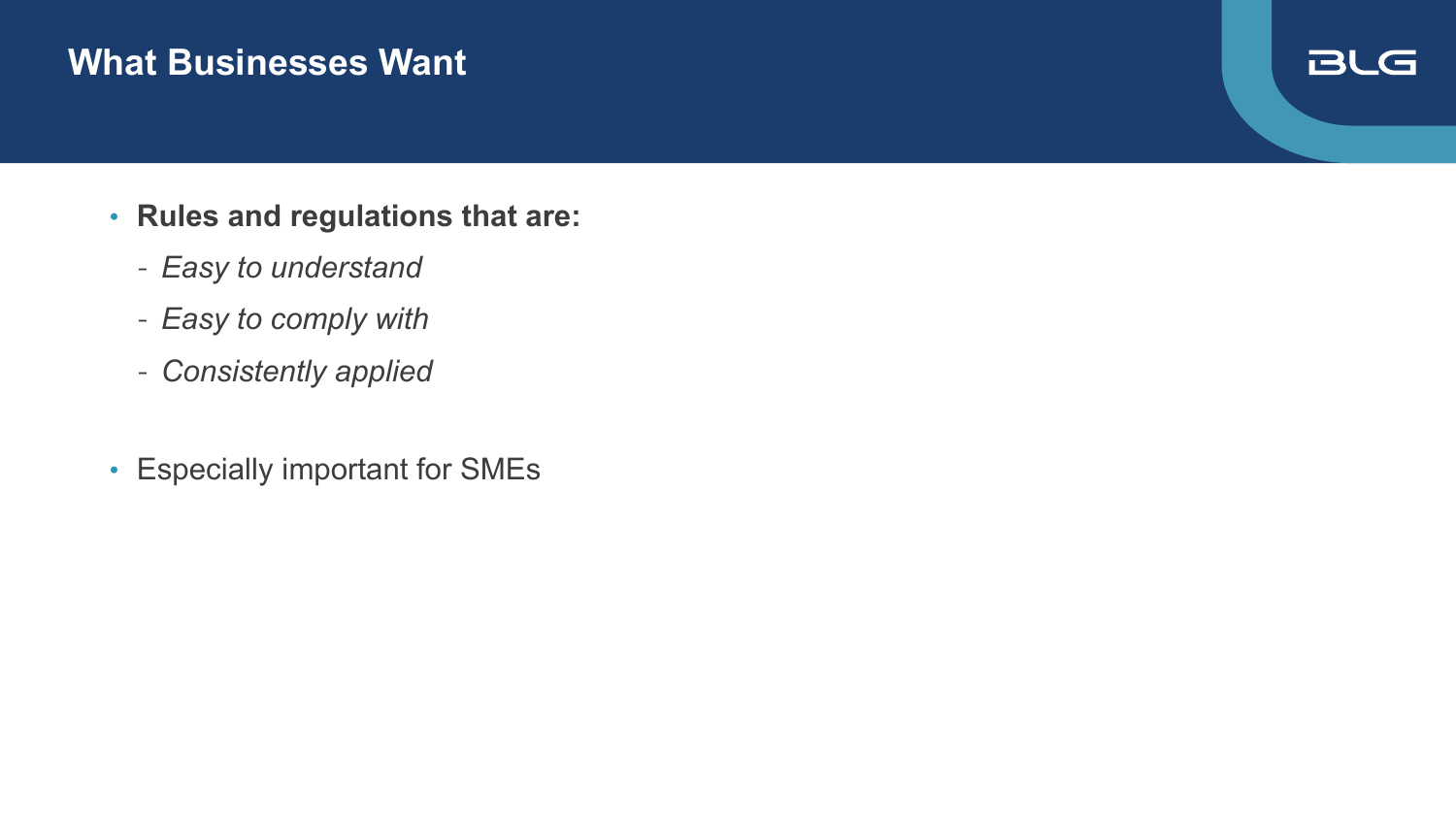#### **Three Areas of Concern**



**1. Operational Issues**

**2. Domestic Regulatory Clarity and Predictability**

**3. International Regulatory Barriers**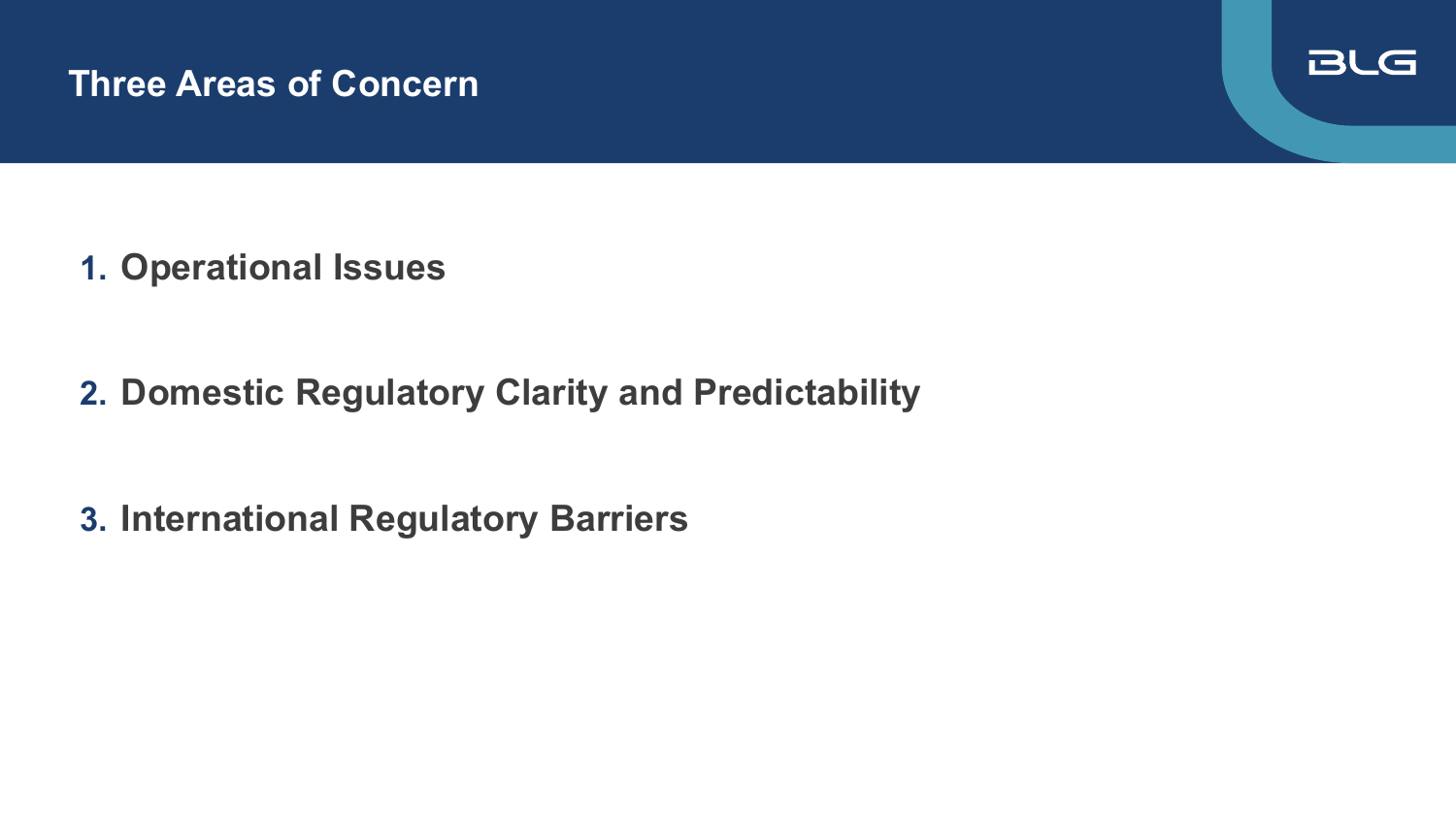### **Operational Issues**

#### **BLG**

## o **Customs and Trade Facilitation**

• TFA and modernized FTA rules very helpful

# o **Complex Rules of Origin**

- Not so helpful
- But flexibilities can exist
	- *Can sometimes accommodate supply chain diversity*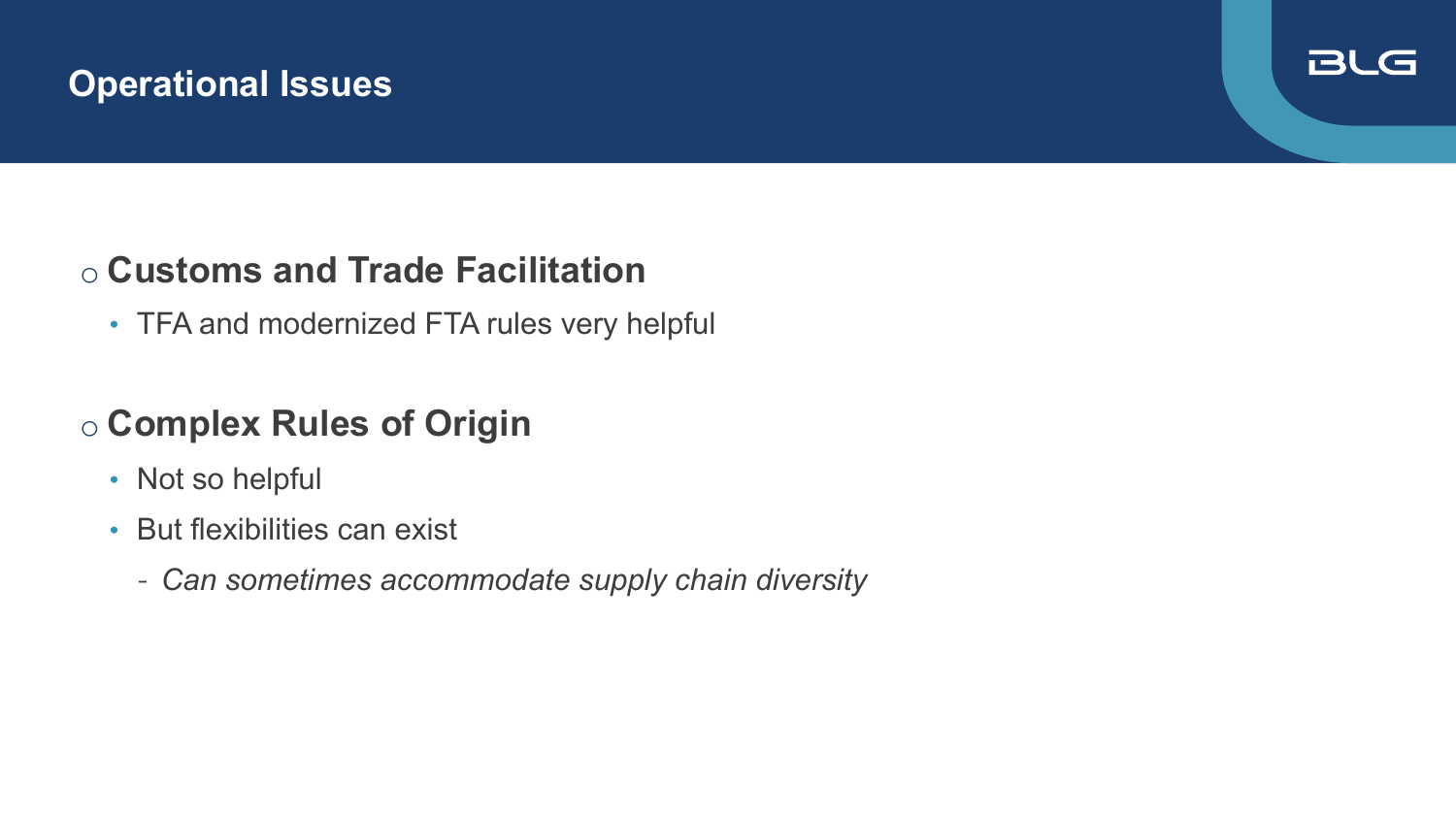### **Domestic Regulatory Clarity and Predictability**

#### o **Examples:**

- **ESG Measures**
	- *Businesses supportive but need guidance*
- **Export Controls and Economic Sanctions**
	- *Lack of understanding, guidance on the latter*
	- *Can pose problems in transactional context*
- **Trade Remedies**
	- *Tilting further in favour of domestic producers*
	- *Out of whack with Canadian economic realities:*









#### Imports + Exports as % of GDP (2015)



Imports + Exports

**BLG** 



Domestic Economy



United States: Imports + Exports